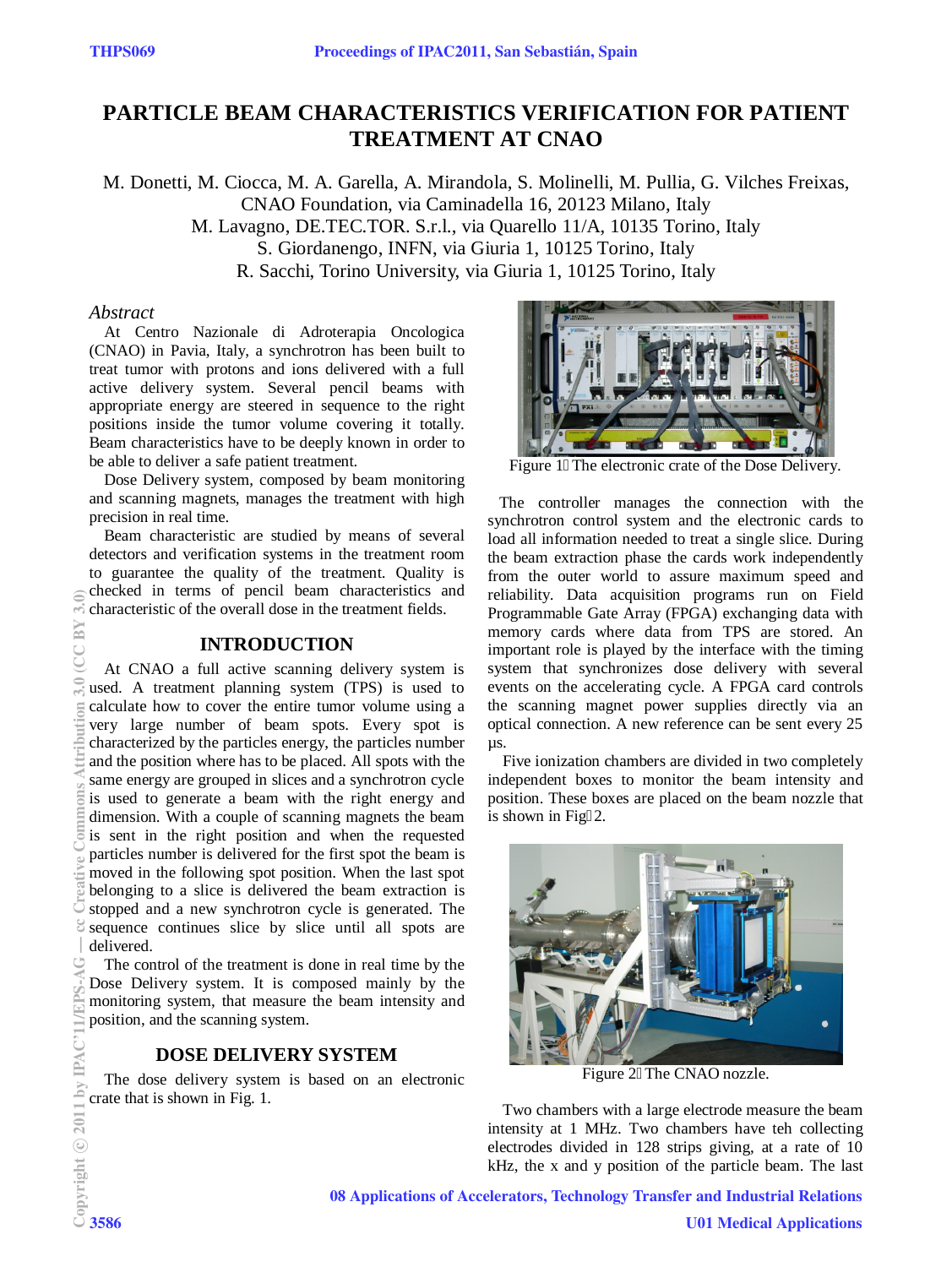ionization chamber is divided in 1024 pixels to measure the real 2D distribution of the particles delivered during the treatment.

The monitor acquisition system is based on electronic chips, TERA06 and TERA08, that convert the collected charge in digital data. A differential transmission system is used to send to the FPGA boards on the electronic crate these data.

Calibration curves are used to convert the charge on number of particles. The calibration take in account the pressure and the temperature of the gas and the beam energy.

#### **BEAM CHARACTERISTICS**

Some of the measured beam data have been implemented into the TPS (Siemens Syngo RT Planning) for calculation of patient treatment plans. In particular depth dose distribution in water for different energies, have been measured mainly using PTW Freiburg PEAKFINDER Water Column. The water column is an electronically controlled device to position an ionization chamber behind a height-adjustable water column. The dosimetry components required for dose measurements are two ionization chambers model Bragg Peak of about 8 cm in diameter. One as a moving field chamber and one as reference mounted in front of the device. The high resolution of the device (down to 10 µm) guarantees a very precise Bragg peak position determination. Figwtg 5'thows an example of depth dose for different proton energies between 117.54 MeV/u and 173.12 MeV/u. The agreement between measurements (circles) and the simulations allow the use of the simulated curves to populate the TPS for all beam energies.



Figure 3<Bragg Peak measurement.

Other beam characteristics to be implemented into the TPS is the beam spot size in term of FWHM in air and eventually in water for different energies and at different depth (isocenter, before the isocenter (in air) and also beyond the isocenter in water). GAFCHROMIC® EBT2 dosimetry Films are very suitable for this kind of measurement. They are water resistant, self-developing, having also a very high spatial resolution and dose range.

EBT2 are also employed to measure homogeneity of delivered regular fields like squares of different dimension varying spot dimension and/or grid sizes. Figwtg 4 shows a scanned film analyzed by a commercial software: dose level are showed in a colored scale.



Figure 4<Uniformity of a square scanned field.

Beam spot profile in water has been measured with a PTW-Pinpoint ionization chamber, placed on a motorised arm in a water phantom. The main characteristic of this dosimeter consists in its very high spatial resolution and its reduced sensitive volume  $(0.03 \text{ cm}^3)$  that make it suitable for scanning beam. Figure 5 shows the spot beam Pinpoint chambers (circles) and MC simulation clearly agree. X profile at different depth in water. Data measured with



Figure 5<Pencil beam profile at different depth.

For absolute dosimetry in water, is particularly used PTW-Freiburg waterproof Farmer-type ionisation chambers. It can be placed in a motorised water phantom or in a water equivalent slab phantom (RW3 Phantom). Absolute dose in water is measured at the depth in water of the plateau level of the depth dose distribution (i.e. 2 cm). in order to be able to calibrate the beam monitor system and let it to deliver fields with the desiderate dose.

Pristine Bragg Peak will not be useful in tumour treatment if they were not shaped to cover the entire tumour volume. To achieve this goal, pristine Bragg Peak of different energies are superimposed to create the so called Spread Out Bragg Peak (SOBP). Radiochromic films and both Farmer-type and Pinpoint ionisation chambers are used for the determination of dose in the SOBP volume, of its geometrical dimension and internal lateral, vertical and longitudinal homogeneity.